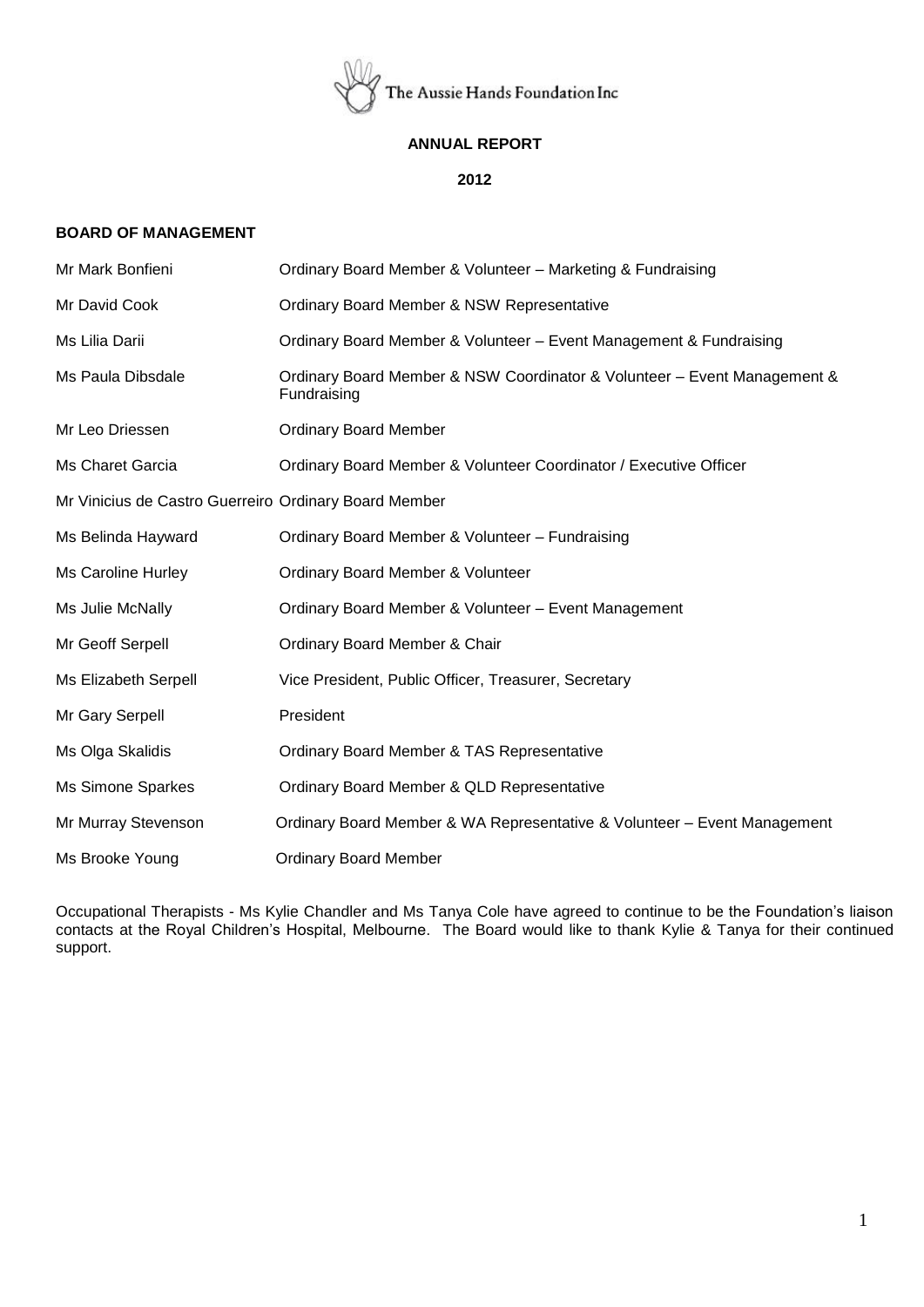# **MEMBERSHIP FEES**

In February 2012, the Board of Management meeting decided (after 11 years) to increase the annual membership fee from \$10 to \$20 per annum/per household.

## **MEMBERSHIP**

| Member Type              | State / Territory | 2012       | 2011      | 2010      |
|--------------------------|-------------------|------------|-----------|-----------|
| <b>Hand Difference</b>   | <b>ACT</b>        |            |           |           |
| <b>Financial Support</b> | <b>ACT</b>        |            |           |           |
| <b>Hand Difference</b>   | <b>NSW</b>        | 21         |           |           |
| Professional             | <b>NSW</b>        |            |           |           |
| <b>Financial Support</b> | <b>NSW</b>        |            |           |           |
| <b>Hand Difference</b>   | NT                |            |           |           |
| <b>Hand Difference</b>   | QLD               | 10         |           |           |
| Professional             | QLD               |            |           |           |
| <b>Hand Difference</b>   | SA.               |            |           |           |
| <b>Hand Difference</b>   | TAS               | з          |           |           |
| <b>Financial support</b> | TAS               | 12         |           |           |
| <b>Hand Difference</b>   | VIC               | 54         | 46        | 46        |
| <b>Financial Support</b> | VIC               | 22         | 3         | 13        |
| Professional             | VIC               | 14         |           |           |
| <b>Hand Difference</b>   | WA                |            |           |           |
| <b>Financial Support</b> | WA                |            |           |           |
|                          |                   | 153 (2012) | 95 (2011) | 90 (2010) |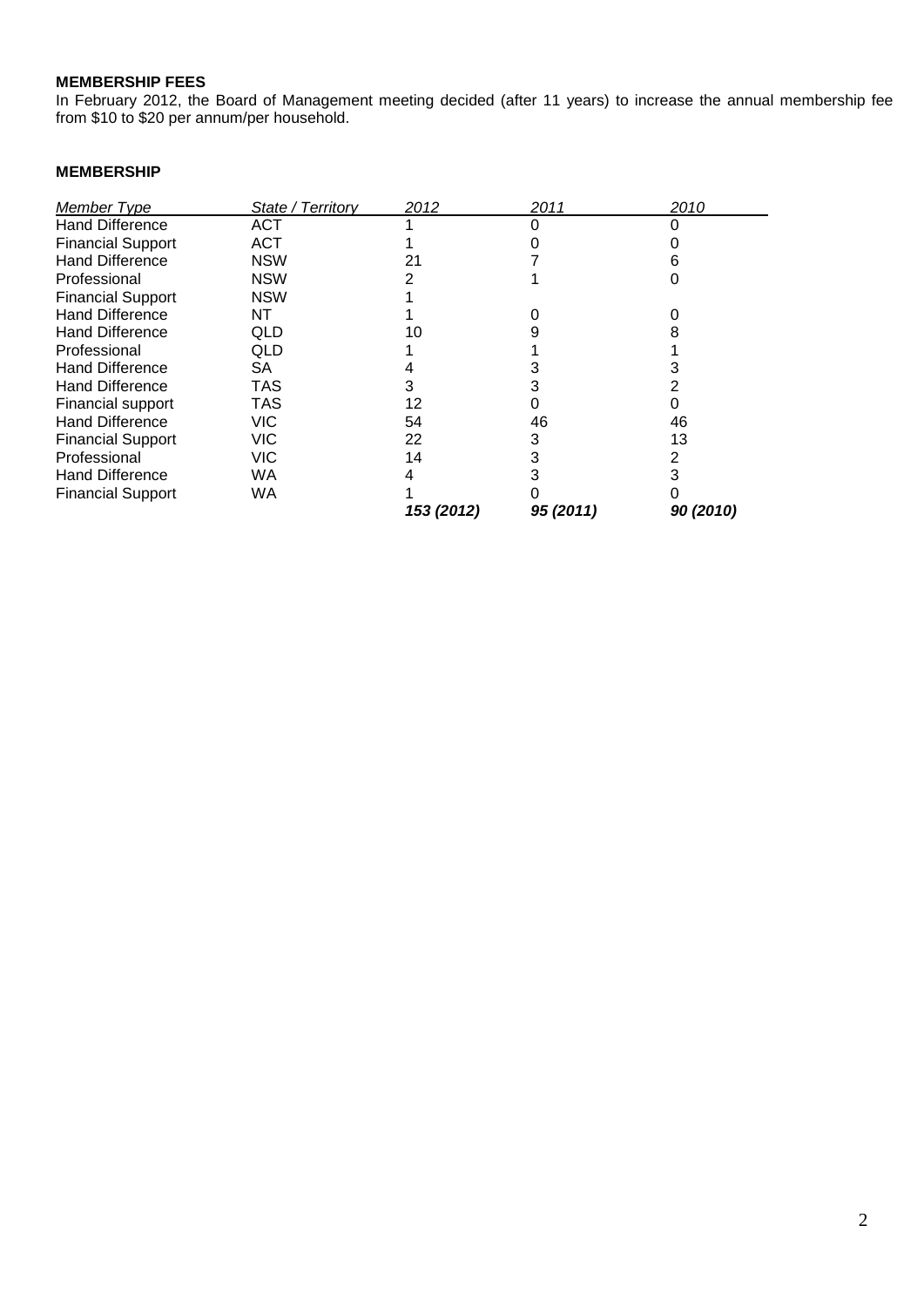### **GRANTS & FUNDING**

| Date        | <b>Funding Organisation</b>                                                                                                                         | <b>RESULT</b>       | Received \$\$ |
|-------------|-----------------------------------------------------------------------------------------------------------------------------------------------------|---------------------|---------------|
| 28 Jun 2011 | Barnardos Australia & OfficeMax<br><b>Excursions</b>                                                                                                | <b>UNSUCCESSFUL</b> |               |
| 13 Jul 2011 | Commonwealth Bank Staff Community Fund<br><b>Community Grants 2011</b><br>Research                                                                  | <b>UNSUCCESSFUL</b> |               |
| 9 Aug 2011  | 'yes' Optus<br><b>Connecting Communities Grants 2011</b><br>Raising Awareness Campaign                                                              | <b>UNSUCCESSFUL</b> |               |
|             | 17 Aug 2011 Parks Victoria<br>Discover Parks Program Small Grants 2011-12<br>2012 Easter Egg Hunt<br>(i)<br>Big Aussie Hands - River Cruise<br>(ii) | <b>UNSUCCESSFUL</b> |               |
| 25 Oct 2011 | Department of Human Services<br>Disability Self Help Grants 2011<br><b>Website Development and Maintenance</b>                                      | <b>SUCCESSFUL</b>   | \$3,500       |
| 11 Jan 2012 | Perpetual<br>2012 Annual Funding Round<br>Data Audit                                                                                                | <b>UNSUCCESSFUL</b> |               |
|             | 13 Mar 2012 Lord Mayor's Charitable Foundation<br>Direct Aid & Equipment Grant 2012<br><b>Office Expansion Plan</b>                                 | <b>UNSUCCESSFUL</b> |               |
|             | 21 May 2012 Sentinel Foundation<br><b>Raising Public Awareness</b>                                                                                  | <b>SUCCESSFUL</b>   | \$8,000       |
|             | 18 Jun 2012 City of Melbourne<br><b>Community Services Grant 2013</b><br><b>Handwriting Workshop Project</b>                                        | <b>PENDING</b>      |               |

## **FINANCE**

Acknowledgement to Cecilia Cen (volunteer) who prepared the income/expenditure reports which were then audited by Craig Young (Chartered Accountant) for the Foundation's Taxation Statement for the year ending 30 June 2012.

## **NOMINATIONS**

Nominated for the 2011 National Disability Awards.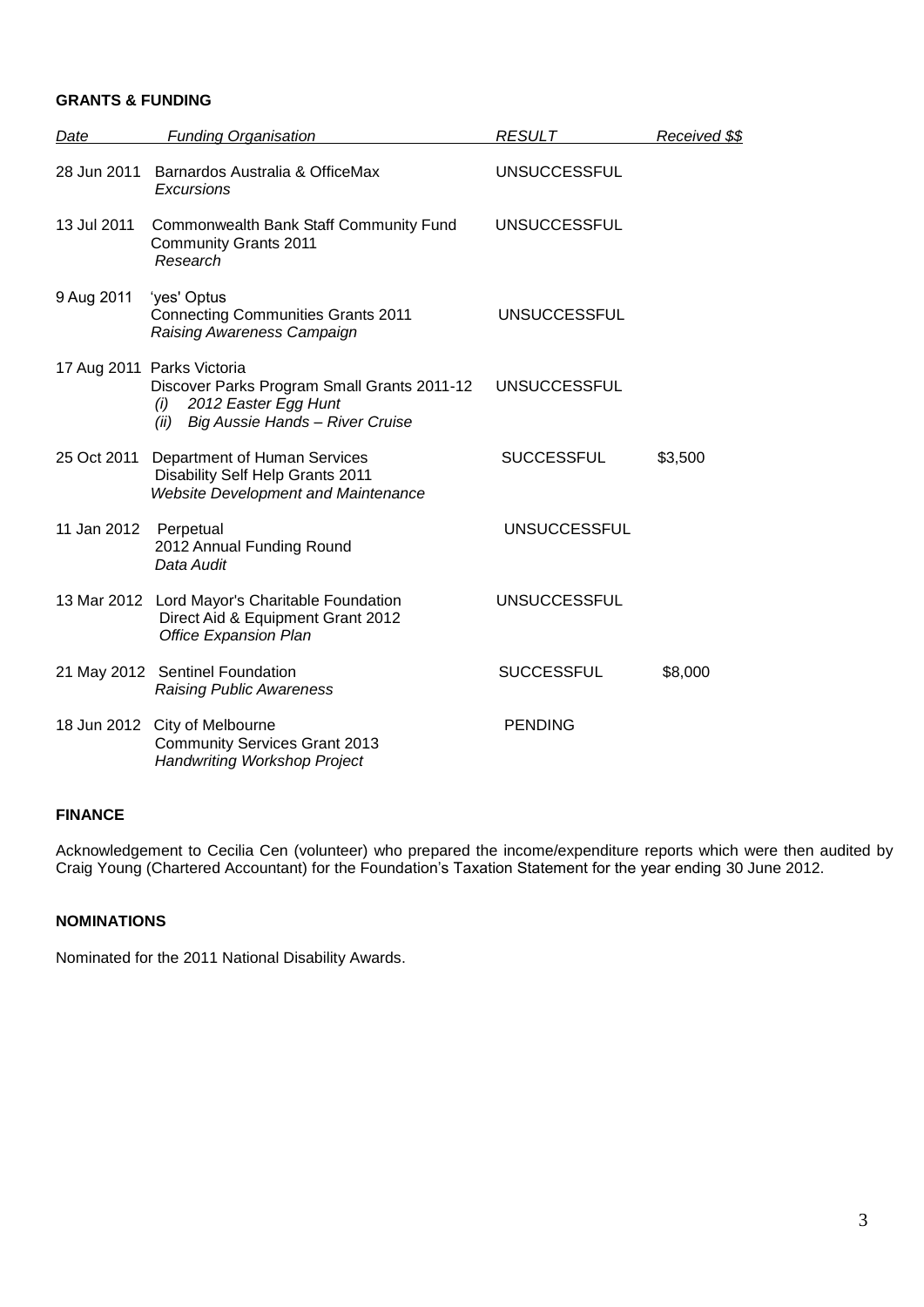## **RESEARCH**

Aussie Hands approached VIC Hand Surgeons for an extensive research project which anticipates 10 years of research. The data audit project will require a recall of all Australians born with a hand defect from 1950. All subjects will be rediagnosed to confirm their congenital hand anomaly to provide accurate data on the occurrences of Australians born with a hand difference. This data will identify resources that are required to support those with hand differences and their carers. Hand surgeons will find this data invaluable to solve the many questions unanswered by those affected. A pilot study will be conducted in Victoria (project aim to commence in 2013).

### **WEBSITE**



The first week in March saw the launch of the new and improved Aussie Hands website. IT volunteers continue to make finer adjustments to ensure that all links and formatting is consistent throughout the site. In 2013, an updated online FORUM will allow members to network securely. Acknowledgement to dedicated volunteers: Charet Garcia, Myra Siason and Aida Viziru.

## **FACEBOOK**

The Aussie Hands FACEBOOK group page and PUBLIC interface FACEBOOK pages recruited more friends throughout the course of the year. It is hoped that during 2013, membership will increase and members will utilise the networking opportunities wisely.

#### **EXTERNAL RELATIONS**

Aussie Hands aim is to affiliate itself with other groups and professional organisations to assist members. So far, formal affiliations have been made with two overseas organisations: ATLHA ONLUS in Milan, Italy and Reach UK. Aussie Hands and the Australian Hand Therapy Association (AHTA) agreed to collaborate with each other to allow Aussie Hands members & AHTA clients to receive additional professional support [www.ahta.com.au](http://www.ahta.com.au/) Other links are with HFI PING HAND and LIMBS4LIFF

### **VALE**

On 8 January 2012, Lino Brundu, President from ATLHA, Milan Italy passed away. Lino's contribution to Aussie Hands during 2007-2010 provided a link to other organisations within Melbourne (Interchange, Bayley House and City of Melbourne).



"Lino Brundu, the man with no time left us." Milan, January 8, 2012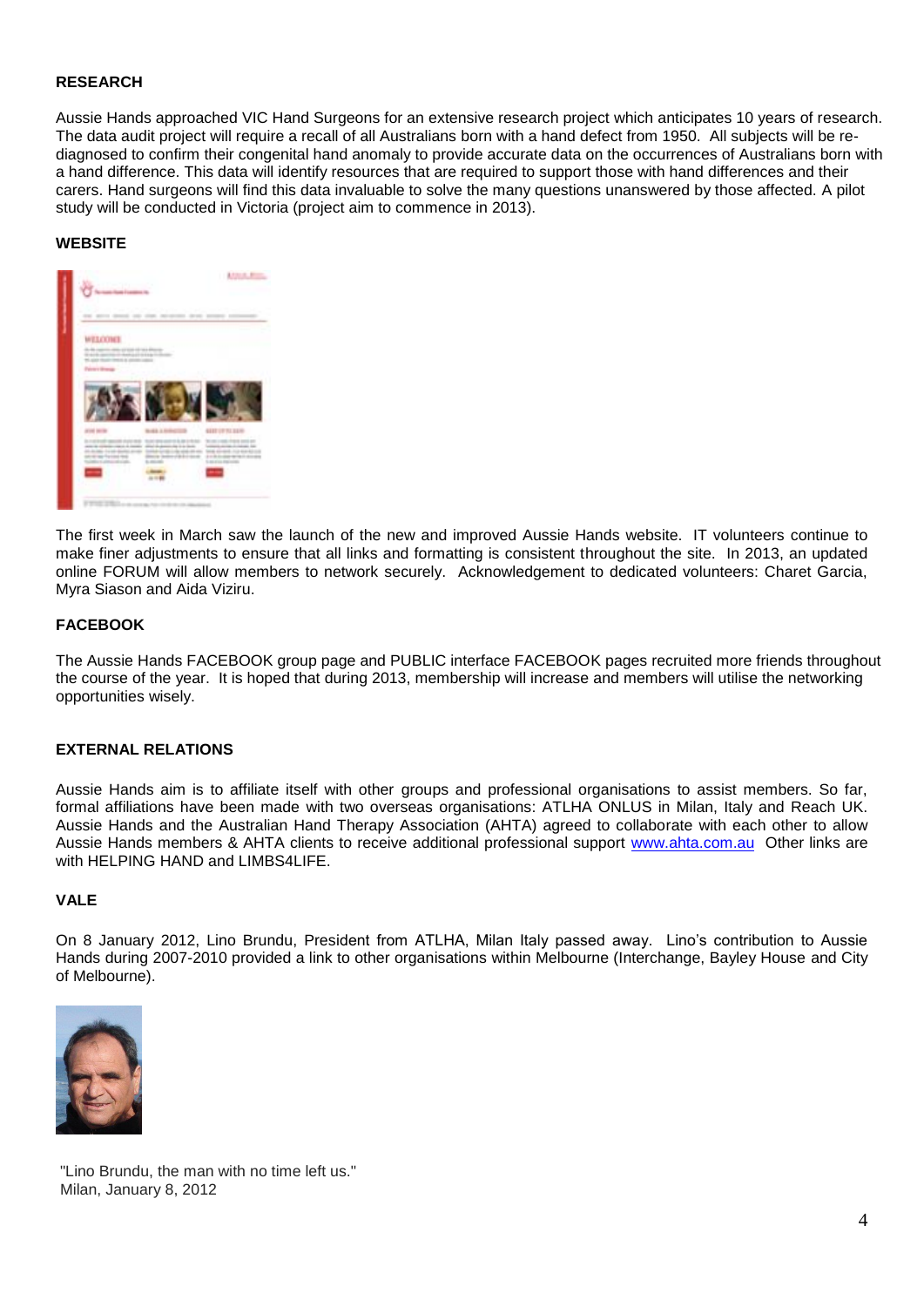## **RAISING AWARENESS**

Increasing knowledge and awareness of hand differences in Australia enhances a better understanding of the various congenital hand anomalies and, indeed highlights the importance of Aussie Hands in providing ongoing encouragement and support to all those concerned.

## **WA SCHOOL CAMPAIGN**



Do you know what one thousand one hundred and twelve envelopes look like? Bridgetown WA 10 year old Matilda Stevenson now does. With the help of her family Matilda was busy stamping, stuffing and sealing 1112 envelopes, one for every school in Western Australia.

Matilda was born with a condition know as symbrachydactyly, which means she was born with small nubs, rather than fingers on her left hand. The envelopes Matilda sent contained an Aussie Hands Brochure and an invitation to a picnic at the Donnybrook Apple Fun Park on Saturday 7th January.

"Before I joined Aussie Hands there were times when I felt like I was the only person with a different hand," said Matilda, "We had a picnic earlier this year and I met other kids with hands like mine, some from Manjimup and Perth and all over." This got Matilda thinking and she wondered if there might be other children at other schools who felt isolated and she came up with the idea of posting an invitation to every school in WA.

The mass mail out was made possible thanks to a generous donation from the Bridgetown Apex Club, who offered to pay the cost of postage and the printing of the invitations. "At Bridgetown Apex Club we are happy to support local families with initiatives such as this." said club president Chris Doherty.

Bridgetown Apex Club is a community group which provides service to the community as well as providing leadership and fellowship opportunities to its members. Apex meets at The Bridgetown Club every second Thursday and new members are always welcome.

## **SLOGAN**

Members were asked to submit a 'slogan' for Aussie Hands 'raising awareness campaign'. I WRITE THE FUTURE was awarded to a dedicated volunteer Tim Safiullin. The slogan will be enhanced by a video for a 'national' advertisement promoting handwriting and raising awareness of hand differences.

#### **ROSS HOUSE**

March – Ross House Window Display – Aussie Hands promotional material was on display in Flinders Lane 14 June - Volunteers set up a stall at the Ross Luncheon and raised \$52 selling Aussie Hands promotional material.

#### **MEDIA RELEASES**

- 7 Dec 2011 Manjimup-Bridgetown Times WA 'Messages of Hope A mighty task'
- 20 Dec 2011 Blacktown Sun NSW 'Support welcome for unusual condition'
- 20 Feb 2012 Wangaratta Chronicle VIC 'Monday's People' short summary with photos from 'Fine with Five' Fundraiser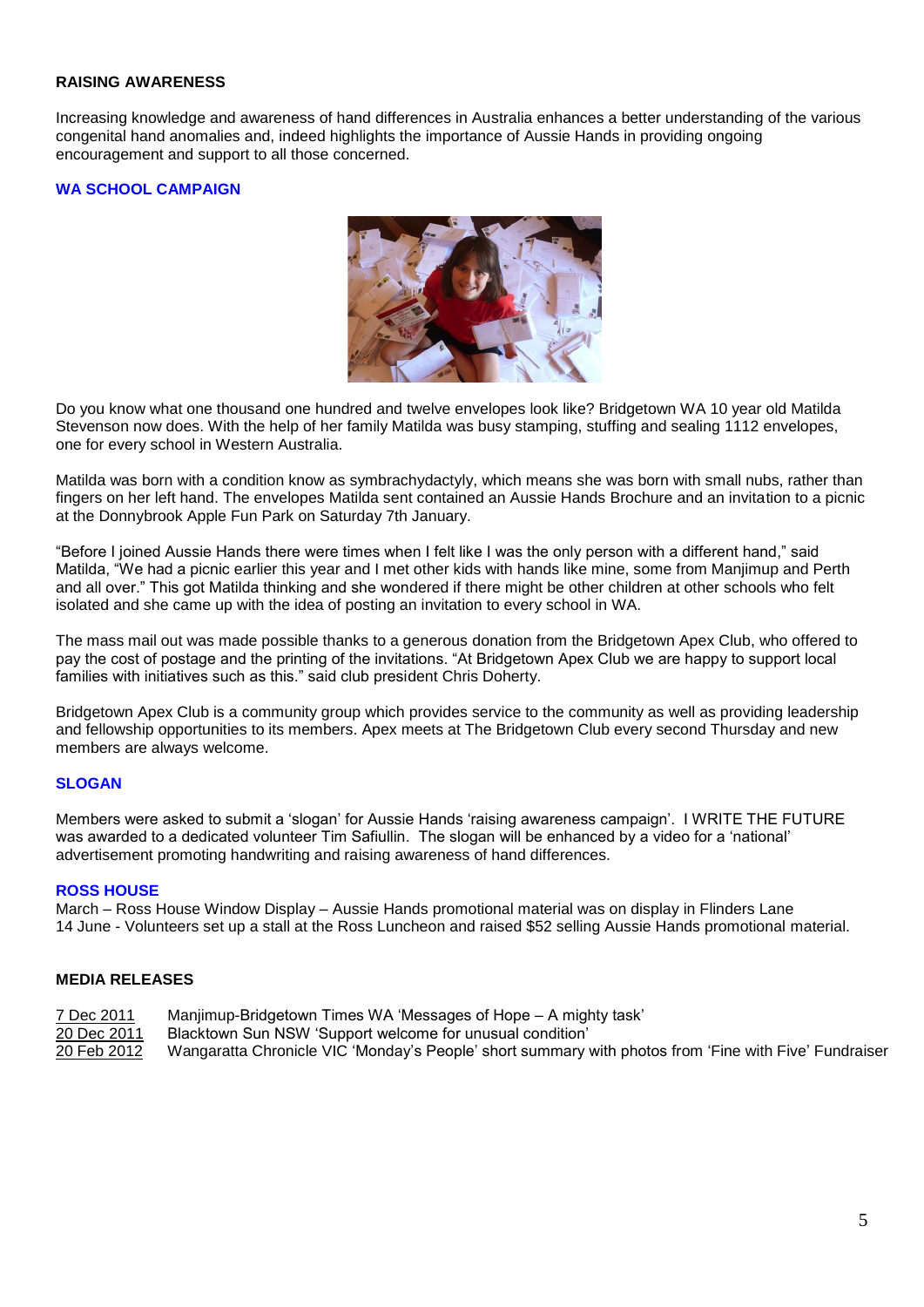## **FUNDRAISING**

#### **10 February 2012 Wangaratta, VIC FINE WITH FIVE**

The evening of Friday 10th February was a very special one for Aussie Hands. Organised completely by Belinda Hayward with her family and close friends, the 150 guests were treated to a sit down dinner followed by a fashion parade at the Oaks Conference and Function Centre in Wangaratta. Belinda, a hairdresser who runs a salon in the regional Victorian town of called Beautopia in the regional Victorian town of Wangaratta gave birth to Evangeline on 1st July 2011. Evie was born with symbrachydactyly which prompted Belinda and husband Paul to touch base with Aussie Hands. It became Belinda's mission to raise awareness about hand differences and indeed about the existence of our Foundation. Belinda, with the help of her parents who run a local mechanical business set about spreading the good word. As a result 150 tickets were sold to the fundraiser. Belinda was quoted as saying that 'it was a more daunting organisational task than her own wedding'!

Earlier in the evening the guests were inspired by a talk by Sydney-sider David Cook who spoke about what he and countless others with a hand difference were capable of. David fielded several questions by intrigued guests in the audience. The fundraising component of the evening was brilliantly conducted by two local auctioneers from Stockdale & Leggo (Stephen & Cameron) who managed to auction 50 items and raising a staggering \$10,000 and collecting over \$2,000 of anonymous donations.



In closing, young David Serpell gave a brief but inspiring speech finishing with his home-grown quote 'You don't need digits to be good at Maths'. Once the crowd re-settled, Aussie Hands President Gary Serpell thanked Belinda and her family and close friends for their amazing efforts. A huge cheer went up as it was pointed out that this was the very first regional Aussie Hands fundraiser ever held, as previous fundraisers had taken place in Melbourne. The pride of the Wangaratta community was certainly there for all to see.

The wonderful evening finished as quickly as it had begun and was without doubt one of the most significant events in Aussie Hands 11-year history.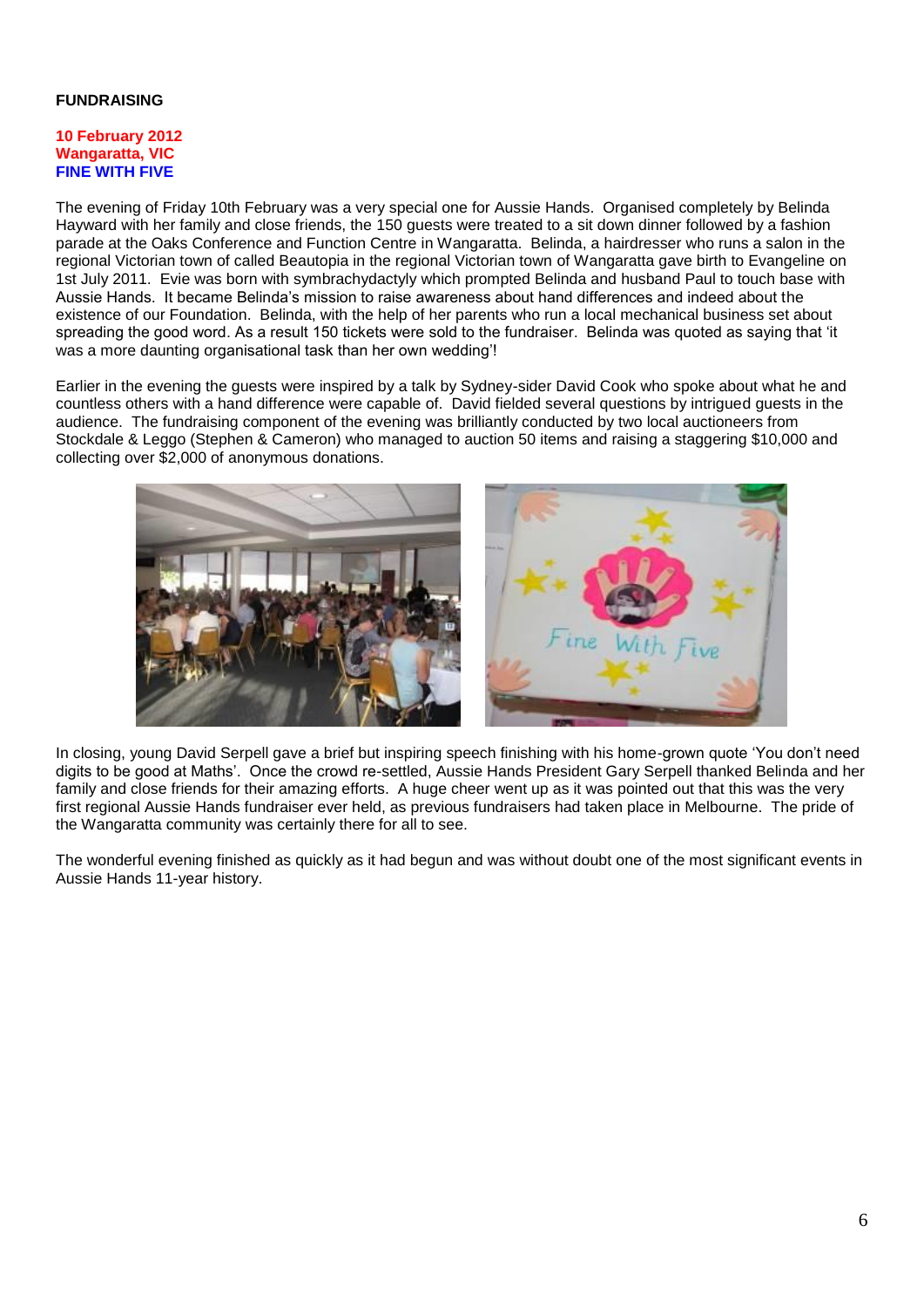### **FUNDRAISING** (cont.)

**25 May 2012 Chadstone, Melbourne KIKKI.K FUNDRAISING EVENT**



Between 6-9pm customers who shopped at Kikki.K were enlightened by the Aussie Hands Foundation from store Manager Kim Walker. Information brochures were distributed and promotional material displayed amongst the great Kikki.K products.

Approximately \$200 was raised during the 3-hour fundraiser. Proceeds for this fundraiser will be allocated towards 'marketing & promotional' material for Aussie Hands.

A BIG thanks to:

Aussie Hands member Mike Bromley and his family for organising the event

Aussie Hands volunteer Chloe Ong who coordinated this event along with many other dedicated volunteers in the Marketing Team.

Acknowledgement to Kim Walker and her team at Kikki.K

Great products can be purchased in store or online here:<http://www.kikki-k.com/>

## **FUNDRAISING**

#### **ONLINE or DIRECT CREDIT**

Ritchies Aussie Farmers Give Now Everyday Hero Go Fundraise

**RESTAURANT 'TIPS'** Grill'd, Degraves St, Melbourne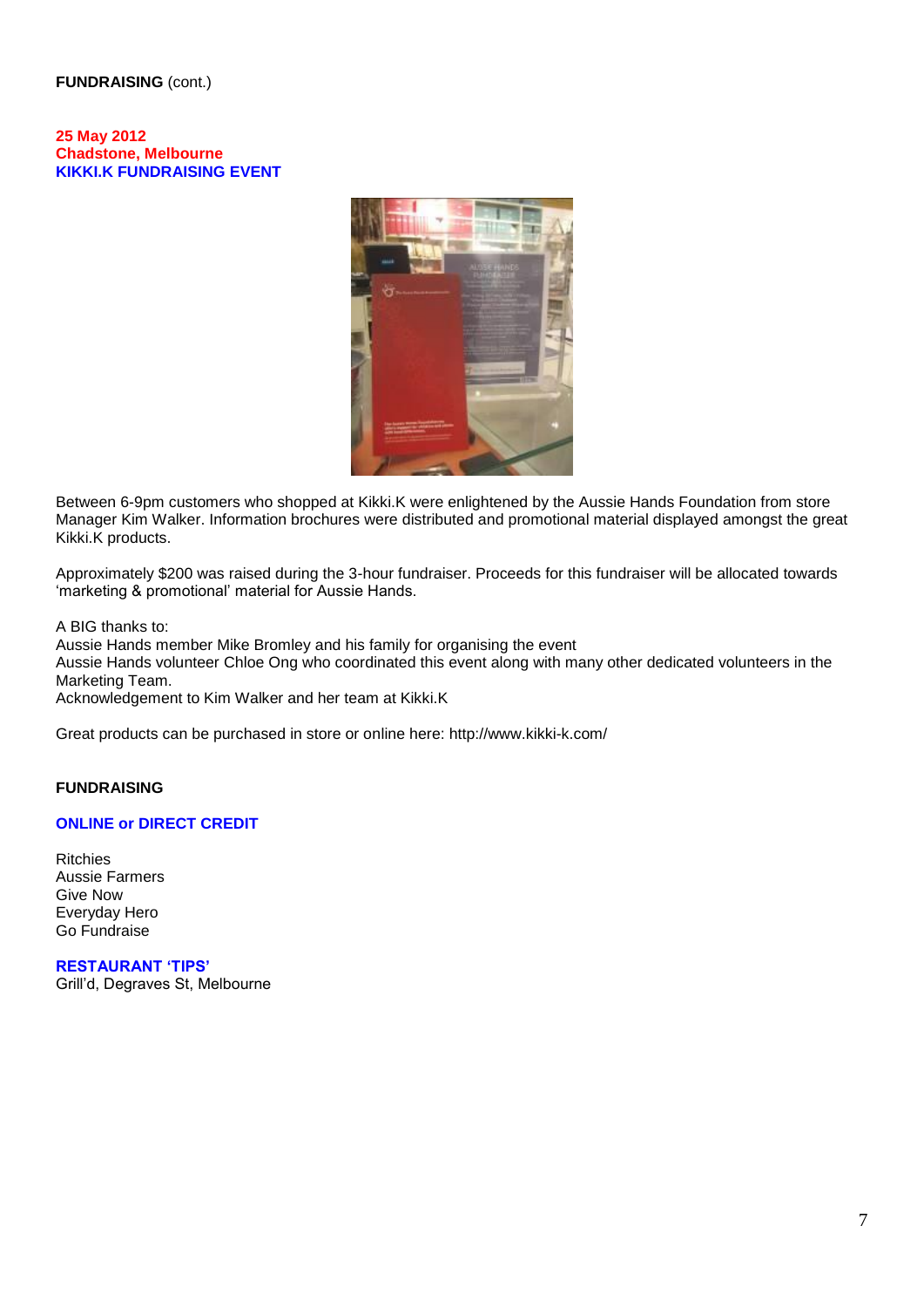## **EVENTS**

#### **24 July 2011 Moreland, VIC LUNCH WITH THE PATRON**

Escaping the cold 'wintry' day, Aussie Hands members met at the Moreland Hotel in Brunswick VIC.



-

Aussie Hands members welcomed the 'Sarris' family from Ringwood East. All were happy to meet each other and share their inspirational stories. A lot of chatter around making decisions on future operations and progression in kindergarten or school was evident, particularly, with talking to Kate.

The children thoroughly enjoyed meeting Kate and playing in the 'indoor playground' with its great slides and colourful tunnels.

Victorian Families in attendance:

*Brear Gardenvale |Howell Berwick |Ireland-Hay Reservoir |Kavanagh Richmond | Sarris Ringwood East |Serpell Coburg |Serpell Highett |Tisch Kilsyth*

A BIG thank you to Aussie Hands Volunteer Coordinator/Project Manager - Vinicius who took some wonderful photos at the event.

Words: Elizabeth Serpell, Vice President

### **7 August 2011 Melbourne CIRCUS QUIRKAS**

Circus Quirkus lit up the stage at Festival Hall on Sunday 7 August. Delighted shrieks erupted from the crowd as acrobats walked the tightrope. The crowd favourite – the Zim Boys performed impossible stunts like balancing on multiple chairs. Some of the littlies couldn't sit still but still loved the excitement of it all. Circus Quirkus (a non animal Circus spectacular) guaranteed to amuse and enchant both young and old at Festival Hall.

Aussie Hands extends its gratitude to the Rotary Club of Preston VIC for providing free tickets to this event.

A special welcome to new members - Mollo family from Mooroolbark

Victorian Families in attendance: Browne Pascoe Vale South | Ireland-Hay Reservoir | Kavanagh Richmond | Harris Jan Juc | Maloney St Kilda | Mollo Mooroolbark | Rhodes Sunbury | Stone Talbot

Words: Andrew Browne Member, Board of Management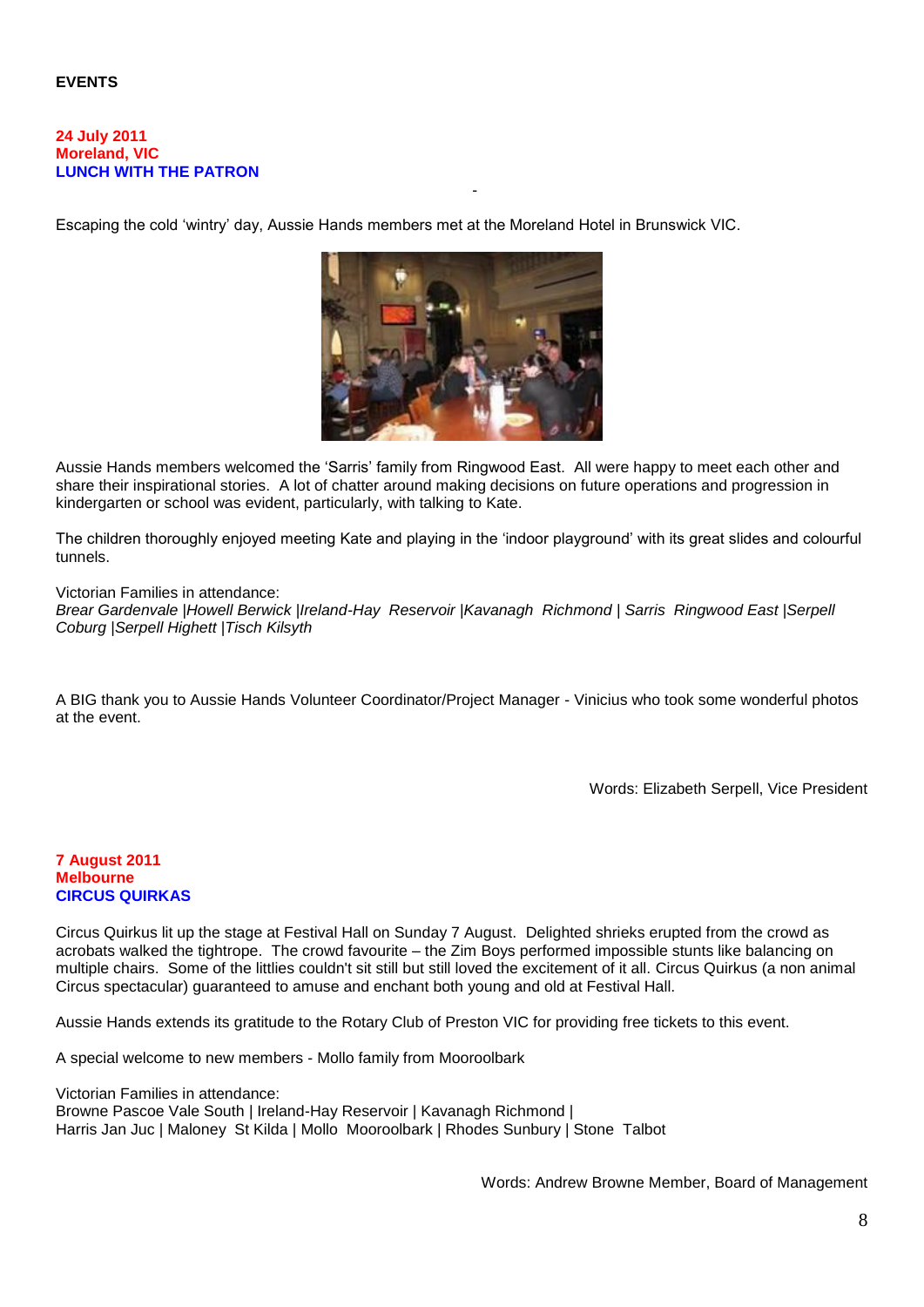## **EVENTS** (cont.)

## **7 August 2011 Box Hill, VIC LASER TAG**

On Sunday 7th August, a small but very brave group of Aussie Hands members met at Dark Zone in Box Hill on a team mission. Being a first timer to laser tag, I can't say that I contributed all that much talent to the team! But lucky for myself, other members of the Aussie Hands Team were able to take to the task like a duck to water! Thanks for David, Leo and Mike for their spectacular efforts. Thanks also to Leo and Mike for helping to arrange the event.

After our mission was complete, we had a chance to catch up about future planning for the older Aussie Hand kids (12 years and up) and us "older kids" (add a few decades on to the 12 years...) with a hand difference to do some things together. The idea is for the group to choose an activity and meet up about every 2 or 3 months. The focus of the group if to have some fun! But we also very much want to give the older Aussie Hand kids an opportunity to have contact with other kids their own age who know a bit about what it is like to be them. And, with some adults with a hand difference thrown in to the mix, then hopefully this will support the older kids to gain confidence to negotiate some of many the trials and tribulations of adolescence. And speaking for myself, I would very much like to have been part of a group that I would have liked to exist when I was a kid.

Words: Julie McNally, Member, Aussie Hands

### **11 September 2011 Moreland, VIC SPRING FAMILY EVENT**

Aussie Hands members met at the regular venue in Brunswick avoiding the unpredictable spring weather in Melbourne. The children thoroughly enjoyed the 'indoor playground' along with the 'live' music. A BIG welcome to the Stevens family (Port Melbourne) and the Wardley family (Avondale Heights) who embraced the many inspirational stories from other members.

A BIG thanks to Natalie Tisch (Board Member) who hosted the event.

#### In attendance:

Driessen Wonga Park | Serpell Coburg | Stevens Port Melbourne | Tisch Kilsyth | Wardley Avondale Heights

Words: Elizabeth Serpell, Vice President

**13 November 2011 Melbourne BAH – Big Aussie Hands – Picnic**

The 'Big Aussie Hands' group met on the banks of the Yarra River in Melbourne VIC on Sunday 13 November. By managing to avoid the rain and charming their way in to use a spare BBQ, all had a great day as it was nice and relaxing down by the Yarra.

The BAH group has met three times this year with the aim of establishing a mentoring platform for young members with a hand difference (age group12 and up) to gather and have fun.

Words: Julie McNally, Member, Aussie Hands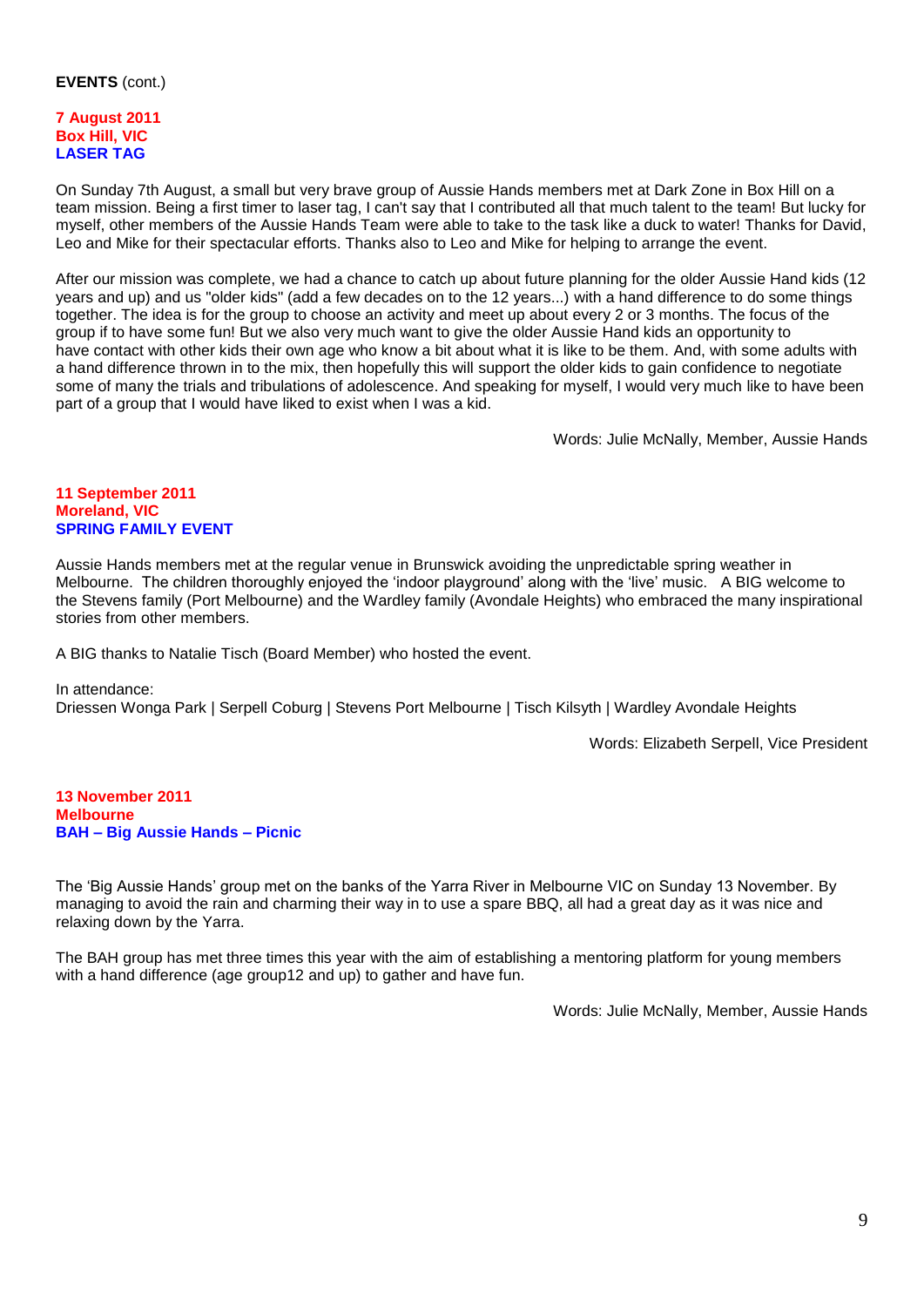## **EVENTS** (cont.)

#### **26 November 2011 Melbourne WORLD FESTIVAL OF MAGIC**

On Saturday November 26th, the Hay, Puscasu and Page families attended the World Festival of Magic Show at the Melbourne Convention and Exhibition Centre.



The tickets were kindly provided by the Lions Club of Melbourne Markets and the show was one not to be missed.

Highlights (for the parents) included the Floating Assistant and Sliced Magician illusions, as well as the Grand Finale of the Dropping Blade Escape. While everyone also enjoyed the comic relief provided by Marty Patts, who entertained with some amusing audience interaction.

However the star of the show for all the children, Mia, Jessica, Rebecca, Charlie, Noah and Georgia was Thurston the Duck.

Thurston showed he was a mind reading duck and also somehow disappeared from the stage, only to appear in a bucket held by an audience member.

Michael Boyd is appearing again at the Athenaeum Theatre in January, with tickets available now.

In closing, the Hay, Puscasu and Page families would all like to formally thank the Melbourne Market Lions Club and Aussie Hands for making an enjoyable day possible.

Words: Stephen Page, Aussie Hands member – Morwell VIC

#### **27 November 2011 Port Melbourne CHRISTMAS PICNIC and AGM**

The 2011 Aussie Hands Christmas picnic held at a now familiar venue in Edwards Park Port Melbourne was indeed a success. Heavy rain the day before had threatened the event, but, Sunday morning saw overcast skies turn to blue by early afternoon. Our gathering was well attended with three new families making an appearance. It was great to see our Western Australian family attend, kindly sponsored by Julie McNally (VIC member). Of course, they fell in love with Melbourne and want to visit again soon.

The AGM was held during the picnic, expertly chaired by the President's father Geoffrey Serpell. In summary, it was indicated that Aussie Hands had enjoyed a solid year financially and that it was steadily expanding with 114 families nationally. The need for support regarding the main fundraiser on 26 May 2012 was impressed upon after the disappointing cancellation this year.

The afternoon flew by as members caught up, children played, and of course, the group portrait was taken. Folks were still chewing the fat over an hour after the designated finishing time. Such is the genuine friendship that has built up among many members. As new office bearers join the Board and enthusiastic members hold functions from afar, 2012 looks to be an exciting year to look forward to in the life of Aussie Hands.

A BIG thanks to SOVEREIGN HILL for donating a family pass (received by the Browne Family, Pascoe Vale South VIC) [www.sovereighnhill.com.au](http://www.sovereighnhill.com.au/)

Attendance by: VIC Members: Bonfieni – Glenroy | Bromley – Seaford | Browne – Pascoe Vale South | Clarke – Bendigo | Driessen – Wonga Park | Eriksen - Mitcham | Howell – Berwick | Hurley – Moorabbin | Johnston – Bentleigh | Katiforis – Sunbury | McNally – Carnegie | Serpell – Coburg | Serpell – Highett | Stevens – Port Melbourne | Stone – Talbot | Venkatesh – Croydon | Wardley – Avondale Heights | Young – Heidelberg WA Members: Murray - Bridgetown Volunteers: Cindy, Vini & Marcos Aussie Hands Chartered Accountant - Craig Young

Words: Gary J Serpell, President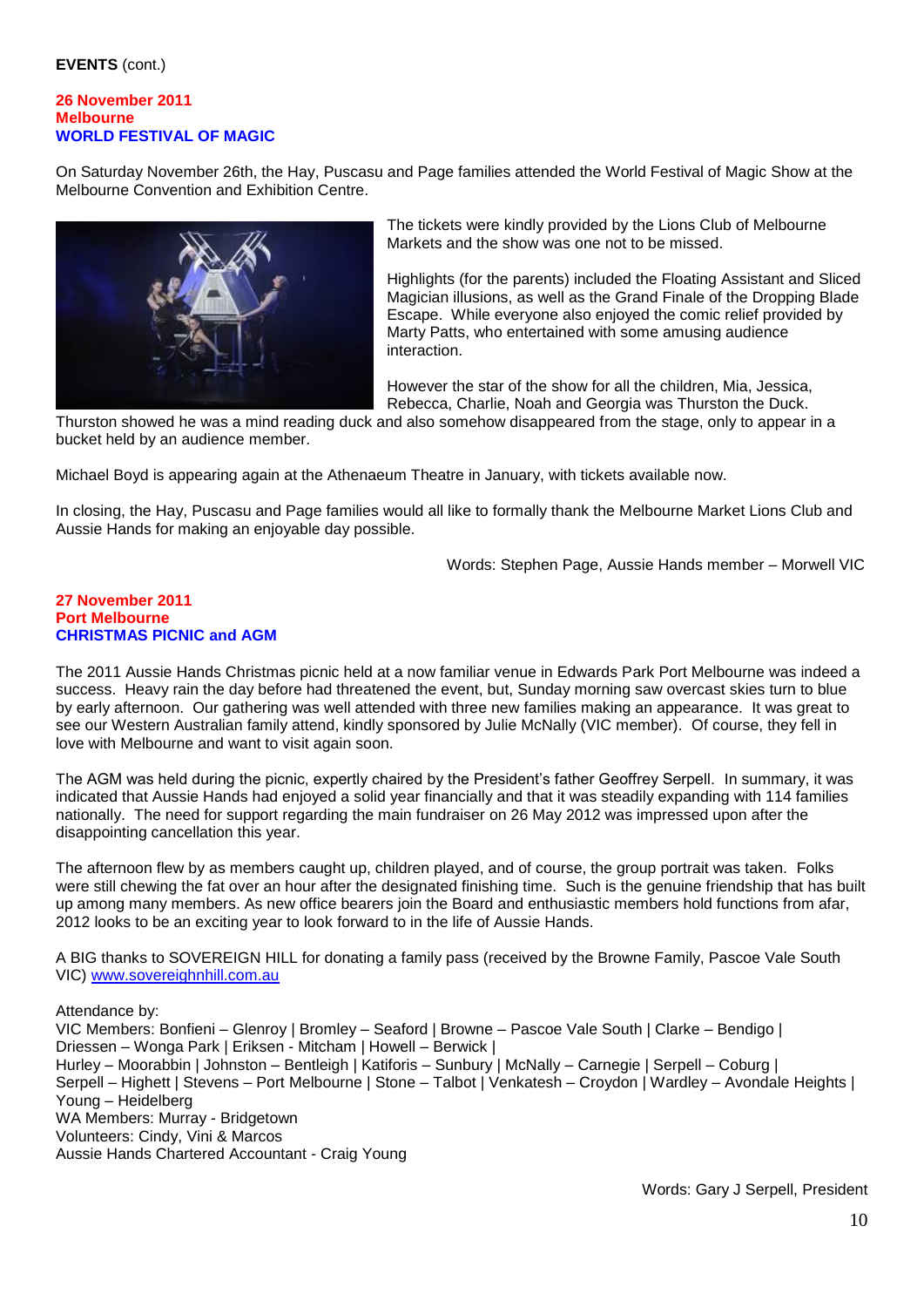#### **7 January 2011 Donnybrook, WA FAMILY PICNIC**

A beautiful, mild summer's day greeted all the West Australian members of Aussie Hands who made the trek to Donnybrook for the second WA family picnic. It was great to catch-up with some old faces and to meet some new. Families travelled from Perth, Bridgetown, Manjimup and as far as Jurien to make the event.

All the kids got on really well and took off from where they left off at the last picnic. They made the most of all the equipment at the amazing Donnybrook Apple Funpark - Australia's largest free entry playground. Hand differences didn't hold any of them back as they swung, slid, scaled, climbed and clambered on all of the equipment. These guys truly are an inspiration to us all. The tyranny of distance is always going to make it difficult to find the ideal location for getting together in such a big state.

Words: Murray Stevenson, Coordinator, WA

#### **22 January 2012 Blacktown, NSW SYMBRACHY TEA**

The gathering held in at Wren Picnic site at Nurragingy Reserve in Blacktown NSW was indeed a watershed for Aussie Hands. Due to the enormous passion, commitment and efforts of Paula Dibsdale in recent months the barbecue drew about a dozen families of children with a hand difference. Paula's daughter was born with symbrachydactyly.

The expression of joy, relief, curiosity and camaraderie by parents at the event was palpable. It was the first time that a sizeable gathering in NSW had occurred, following on from similar ones held in Melbourne.

Paula organised a donation of sausages for the event which her husband David so ably cooked. The local fire brigade and police also entertained children and adults alike during the afternoon. A magnificent 'Aussie Hands' 3 tiered cake was made for the event and eagerly devoured. After a brief welcome, Aussie Hands compatriot David Cook also reiterated his joy of being part of the event.

Group photos complete including a wave by the kids, people began to reluctantly head in various directions not before inspirational anecdotes had been shared by all and phone numbers exchanged. The day, without question, was a huge success and much is due to Paula. It certainly paves the way for future gatherings and indeed the chance for more families to discover Aussie Hands.

NSW Families ('new' members) in attendance: *Aschcroft* Ingelburn *| Bampton* Glenmore Park *| Cook* Currans Hill *| D'Ambrosio* Belfield *| Darley* Kingsrove *| Dundas-De'Athe* Camden *| Dibsdale* Doonside *| McIlwhan* Riverview *| McIlwhan* Glenmore Park *| Scanlon* Winmalee | *Troy* Alexandria *| Watt* Oatley *| Melkie-Wilson* Leichardt. VIC members in attendance: *Serpell* Coburg

Words by Gary Serpell, President

**EVENTS** (cont.)

### **26 February 2012 Carlton, VIC FAMILY PICNIC**

Our first Melbourne based Aussie Hands picnic for 2012 was held in a beautifully shaded park off Swanston Street in Carlton.

Several wonderful volunteers took snapshots of people together whilst Timur interviewed a couple of the children about their experiences regarding their hand differences. Timur is working on some special imagery involving the videoing of an array of hands to exemplify the role that Aussie Hands plays.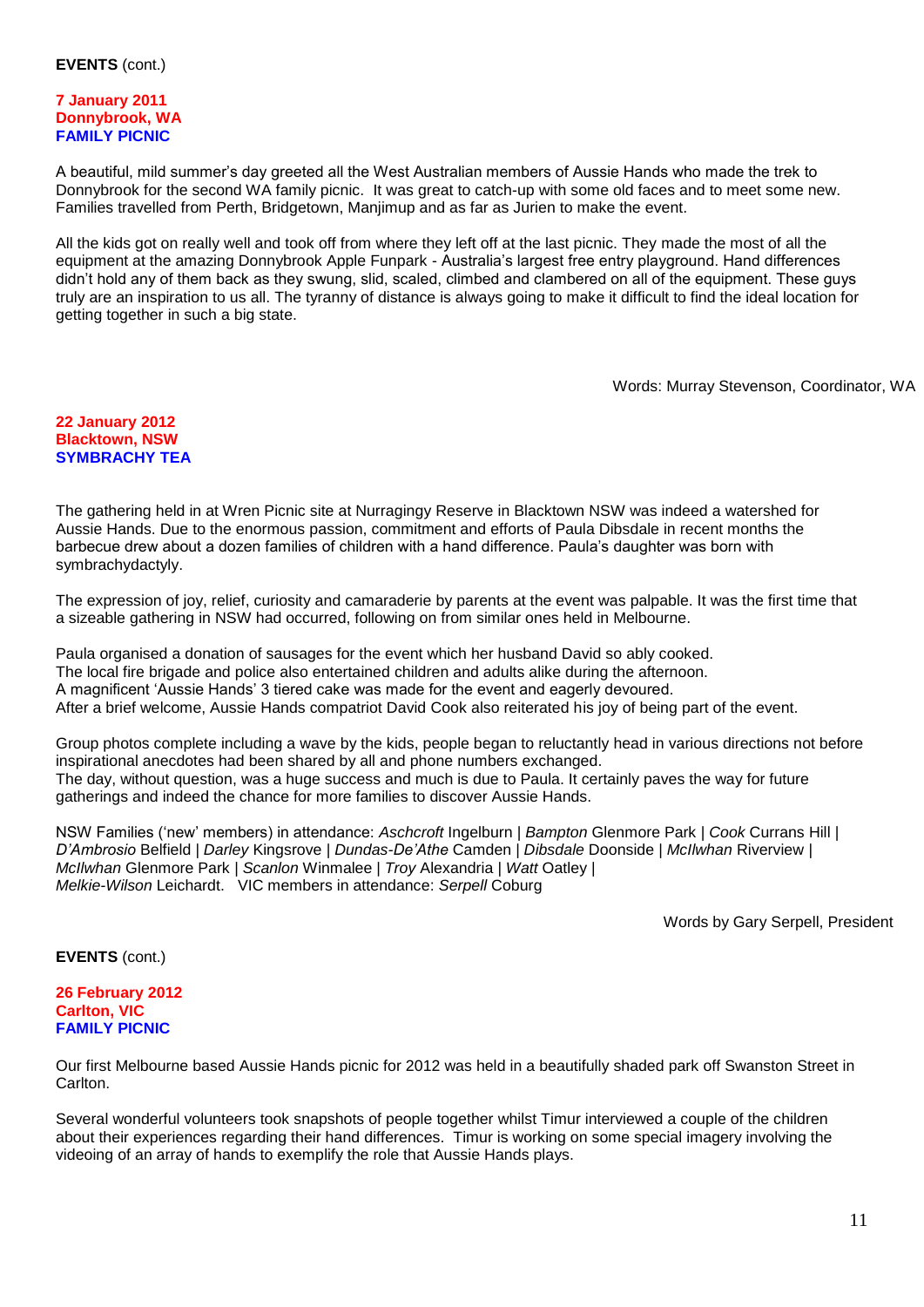Following the picnic, the Board of Management members had a brief meeting at an office at the University of Melbourne. Regional and interstate members also hooked up by telephone to discuss current activities and strategic planning.

In all it was a successful and enjoyable gathering and already the excitement of many of our younger members was willing with mention of the upcoming Easter Egg Hunt on Sunday 1 April at 11am at Port Melbourne.

VIC Families in attendance: Bell Diamond Creek | Bonfieni Glenroy | Ireland-Hay Reservoir | Katiforis Sunbury | McGregor Ballan | Mollo Mooroolbark| Puscasu Croydon | Rhodes Sunbury | Serpell Coburg | Tisch Kilsyth

Volunteers in attendance: Alex | Charet | Chaturica | Kasun | Myra |Timur | Yvonne | A BIG thanks to Jess Tisch for creating colourful face painting designs for the children!

Words: Elizabeth Serpell, Vice President

#### **1 April 2012 Port Melbourne EASTER EGG HUNT**

Easter was definitely in the air for the Aussie Hands 'chocolate' Easter Egg Hunt.

Many families gathered at our regular Port Melbourne venue at Edwards Park and threw down their picnic blanket in the sublime early April sunshine.

Patron Kate Doughty visited with her two pet dogs that entertained several children whilst they took them for laps of the park.

The traditional group photo was taken after everyone had been formally welcomed by the President, and then it was time for what everyone came for….. the Easter Egg Hunt! Everyone was let loose and the supplied bags soon began to bulge! Soon every Easter Egg had been scooped up and the hunters and collectors went home contented.

It certainly was a day of excitement for the children and one of catch-up for the parents. The ongoing generosity of Ernest Hillier Chocolates for supplying 300 Easter Eggs was certainly acknowledged.

A BIG thank you to Kasun for his assistance on the day along with Caroline who took wonderful photos.

#### Members in attendance:

Bell Diamond Creek | Bradtke Mitcham | Bromley Seaford | Hurley Moorabbin|Ireland-Hay Reservoir | Johnston East Bentleigh| Maloney St Kilda | McCluskey Coburg | McGregor Avondale Heights | McGregor Ballan| McNally Carnegie | Mollo Mooroolbark | Puscasu Croydon | Serpell Coburg | Tisch Kilsyth | Umer Elwood

Volunteer : Kasun

Words: Gary J Serpell, President

### **29 April 2012 Blacktown, NSW COPING WITH THE INQUISITIVE**

It was an absolutely wonderful day for the NSW Aussie Hands Family as we braved the freezing conditions for a chance to once again connect up with each other! Around eight Families came along and joined in the day where we took the opportunity whilst the kids played to share our individual journeys with one another. From the doctors we deal with, to difficulties we have faced, to the heart ache the children have felt at certain stages of their development, even transitions into acceptance the children have experienced, it certainly gave us mums a chance to share and gather support whilst the Dad's played with the kids in the playground.

The idea to setup a picnic for us came about when I found that a lot of us had very similar questions regarding how we as the parents of children with a hand difference, could deal with the natural inquisitiveness of others. And certainly how to equip the children with effective coping skills to be able to respond independently also. I did hear a few heartbreaking stories of children hating their "little" hand when they realised it was not ever going to grow. Having said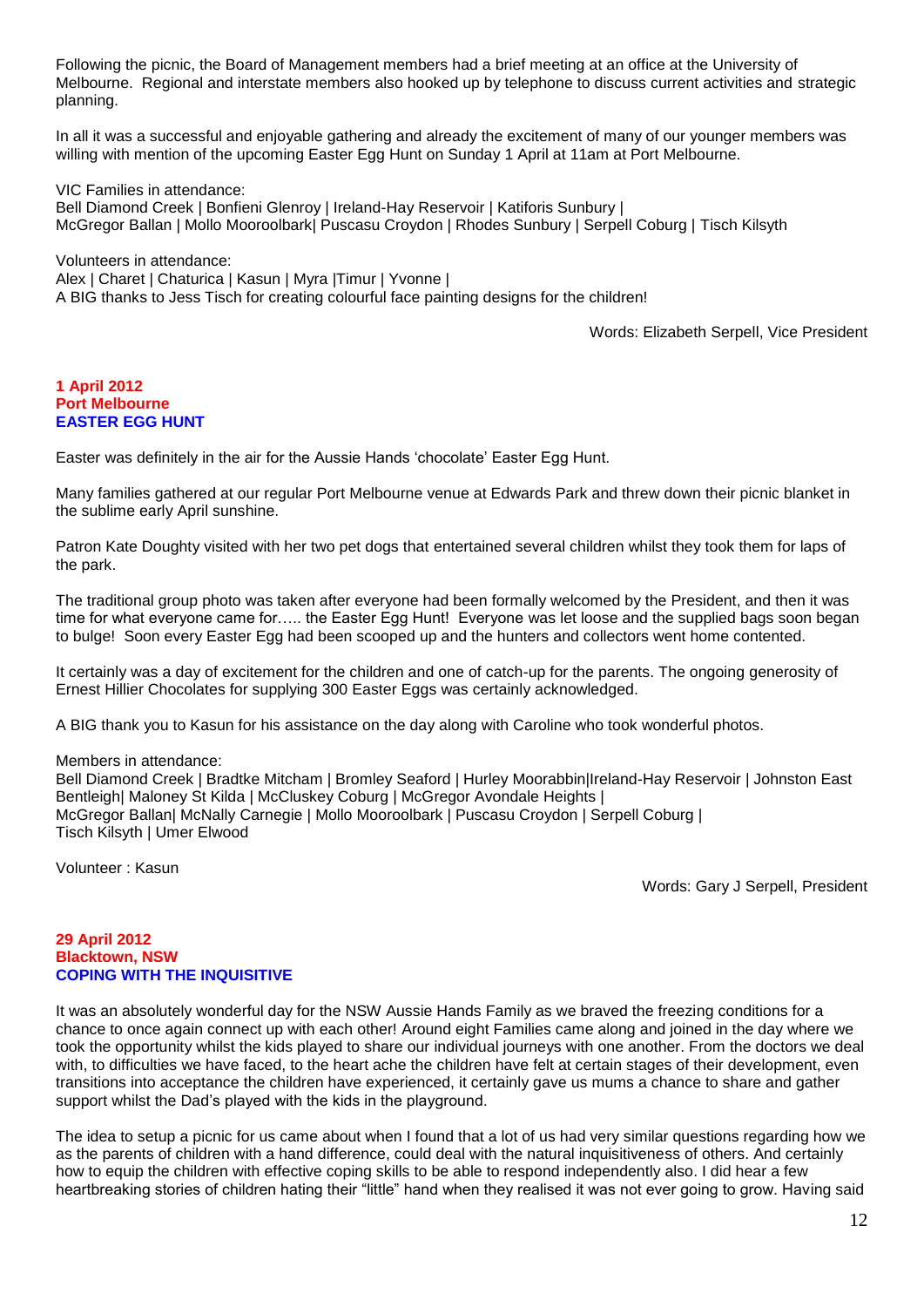that, these sad stories were followed by heart warming smiles and stories of acceptance as a couple of mums I overheard talking were saying that before the Symbrachy Tea their daughters hated their "little" hand and would try to hide it. Since both of the little girls have come along and met others like them, they now love their hand and call it their special hand!" I was lucky enough to see these two little girls playing together and when they stood still, they looked at each other and started to giggle... When I looked down, they had their "special" hands together and were just appreciating their uniqueness and beautiful friendship!

It is so very hard to put into words how deeply touched I have been by all of the wonderful families I have met. I am very thankful to have been given the opportunity to be a part of such a wonderful group! NSW Aussie Hands is far more than a group of families, each one of us is now a part of a very special family......The Aussie Hands Family.

Words: Paula Dibsdale, Coordinator - NSW

### **12 May 2012 Melbourne RAZZA-MA-TAZZ**

On Saturday 12th May, the Hay and Driessen families met up prior to the Razza-Ma-Tazz show at Festival Hall. The tickets were kindly provided by the Immune Deficiencies Foundation Australia. It was lovely for the Hay family who has a two year old daughter (Jessie) to meet Leo, an adult with hand difference, and his daughter Laura, prior to the show to discuss how life has been for Leo and how he undertakes everyday tasks.

The Razz-Ma-Tazz show was pure entertainment for the kids. Michael Boyd, the magician, entertaining with numerous magical tricks including levitating his assistant and then putting swords through a snake basket with her inside. Justin Case showed off his bicycle acrobatic skills from riding a unicycle, to cycling through a ring of fire on his 15cm bike, to completing unbelievable feats of balance acrobats on a bike that seemed to transform from one type to another. Thurston the duck was the star of the show for Becca and Jessie, with his mindreading tricks and disappearing act from the stage to a bucket held by an audience member. The dancers were also a hit, with the two girls dancing and twirling around in front of the stage while watching them.

The Hay and Driessen families would all like to thank Immune Deficiencies Foundation Australia and Aussie Hands for making an enjoyable day possible.



Words: Toni Ireland-Hay, Member, Aussie Hands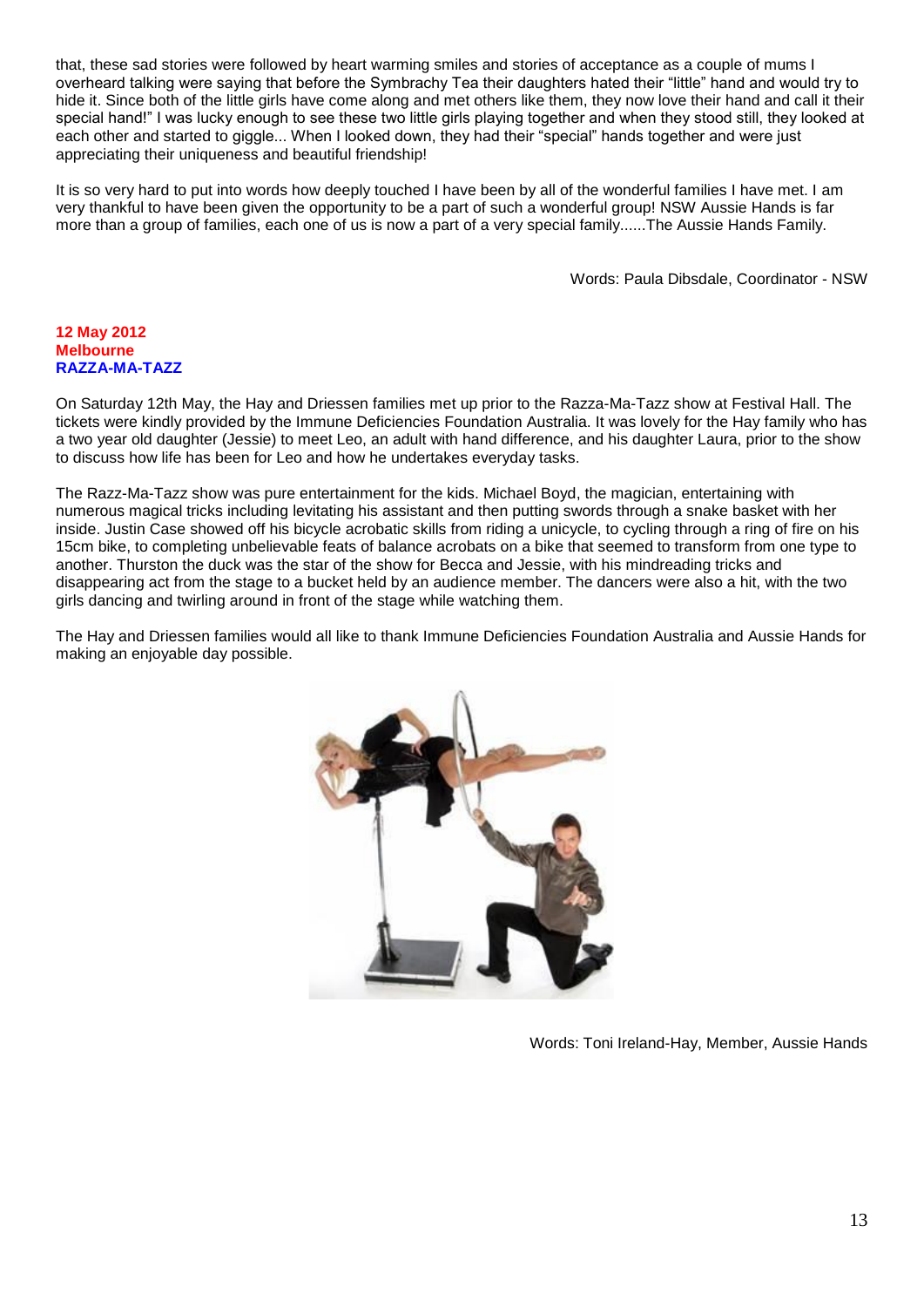## **VOLUNTEERS**

With the excellent guidance and supervision of Volunteer Coordinator Charet Garcia, volunteers achieved the following tasks/projects:

Project Integration Management; Assigning and appointing the Executive Officer/Project Manager/Volunteer Coordinator); Strategic Plan; Organisational Chart; Project scope; Volunteers; Funding; IT; public awareness; work breakdown structure

## PREPARATION FOR 2012

Writing the Strategic Plan; Moving all files to Dropbox; Giving all passwords to the Executive Office; Giving access to all files to the Executive Officer; SWOT analysis; Risk Analysis; Writing and Editing the Position Descriptions; Obtain passwords for several web placing ads and other significant sites; Placing ads on GoVolunteer/Seek and University of Melbourne; Meet with Volunteering Victoria for Funds and Grants advice; Creation of Templates

LAST QUARTER 2011 Design of enewsletter Designing new website

#### FIRST QUARTER 2012

Proposal for new office to Board Members Migration of Website and changing of Admin and Technical contacts with Webhost Automatic payment for donators and members on web Events *9 March 2012 Volunteer Expo, Boroondara*

SECOND QUARTER 2012 Quotes for new IT equipment Prepare for Bunnings and Aussie Hands Bazaar Fundraising events Membership Fees (audit)

#### DAY-TO-DAY OPERATIONAL ACTIVITIES

ACCOUNTING: Members auditing; Receipts consolidation ADMINISTRATION: Members birthday cards; New members brochures and information kit; Dropbox cleanup; Inventory of office supplies FUNDRAISING AND GRANTS: Database updates; Research of Grant MARKETING AND COMMUNICATIONS: Updating files on Dropbox; Saving files on Dropbox Enewsletter article writing and submitting to the VP. VOLUNTEER COORDINATOR: Updating Volunteer List and Master list; Placing of ads; Interviewing new candidates; Signing of volunteer agreements and filing the forms; Quarterly reporting to Executive Officer EVENTS: Members yearly events planning and sending invitation to members; Community Fair; Volunteers for University of Melbourne; Community Fair Volunteers Boroondara IT: Website updates; New emails to new volunteers; Deleting old emails; Updating passwords every 6 months; Daily backup; Sharing dropbox files; Removing old volunteers from dropbox share; Website check-up for bugs; Spam filters; Publication of enewsletter per quarter liaising with M& C

## **Professional Development**

18 Aug 2011 'Strategies for Sustainable Funding' Seminar (V Guerreiro, volunteer) 30 Aug 2011 'IT Planning, cloud computing, social media & more' (V Guerreiro, volunteer)

## **MAIL - POST**

On 1 April, Aussie Hands ceased PO Box services to PO Box 8 Coburg Vic 3058. All future mail/correspondence to be received at 247-251 Flinders Lane, Melbourne